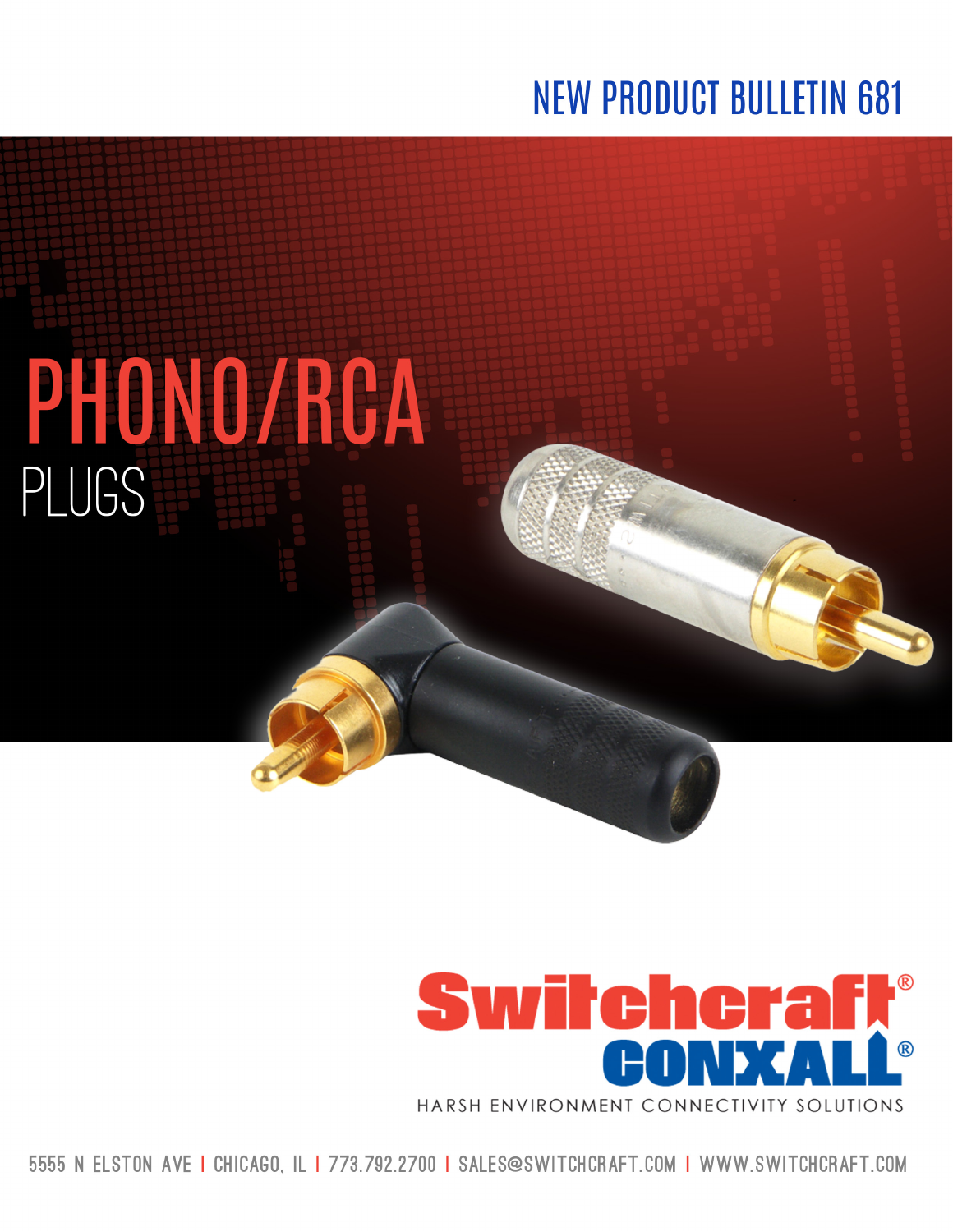

## phono/rca **jacks**

SWITCHCRAFT'S RCA PLUGS feature an easy-to-assemble construction: a handle and plug assembly. The plug features a solid-pin design and large solder terminals that make termination faster and easier. The reduced profile makes it perfect for use behind equipment where space is at a premium. The larger cable clamp and handle will accommodate a variety of cable sizes.



RCA Plugs are built a voltage rating of 250V



A variety of options are available including nickel, black, and gold bodies with metal or colored plastic handles



Switchcraft's quality has been trusted in critical applications for over 75 years

### Features & Benefits

- Solid center conductor
- High quality appearance
- Knurl on the back of handle provides ergonomic gripping surface to tighten plug
- Longer handle for improved gripping surface and easy plug withdrawal from jack
- Larger cable clamp provides better strain relief for large cables
- Longer cable clamp for easier plug assembly and more room for solder connection

#### **SPECIFICATIONS**

 Contact Resistance: <0.020 mohms Insulation Resistance: 2,000 mohms Working Voltage: 250V AC, 140 DC Dielectric Voltage: 500V AC Temp. Rating: -45°C to +85°C Materials: Pins: Copper Alloy

Terminals: Copper Alloy